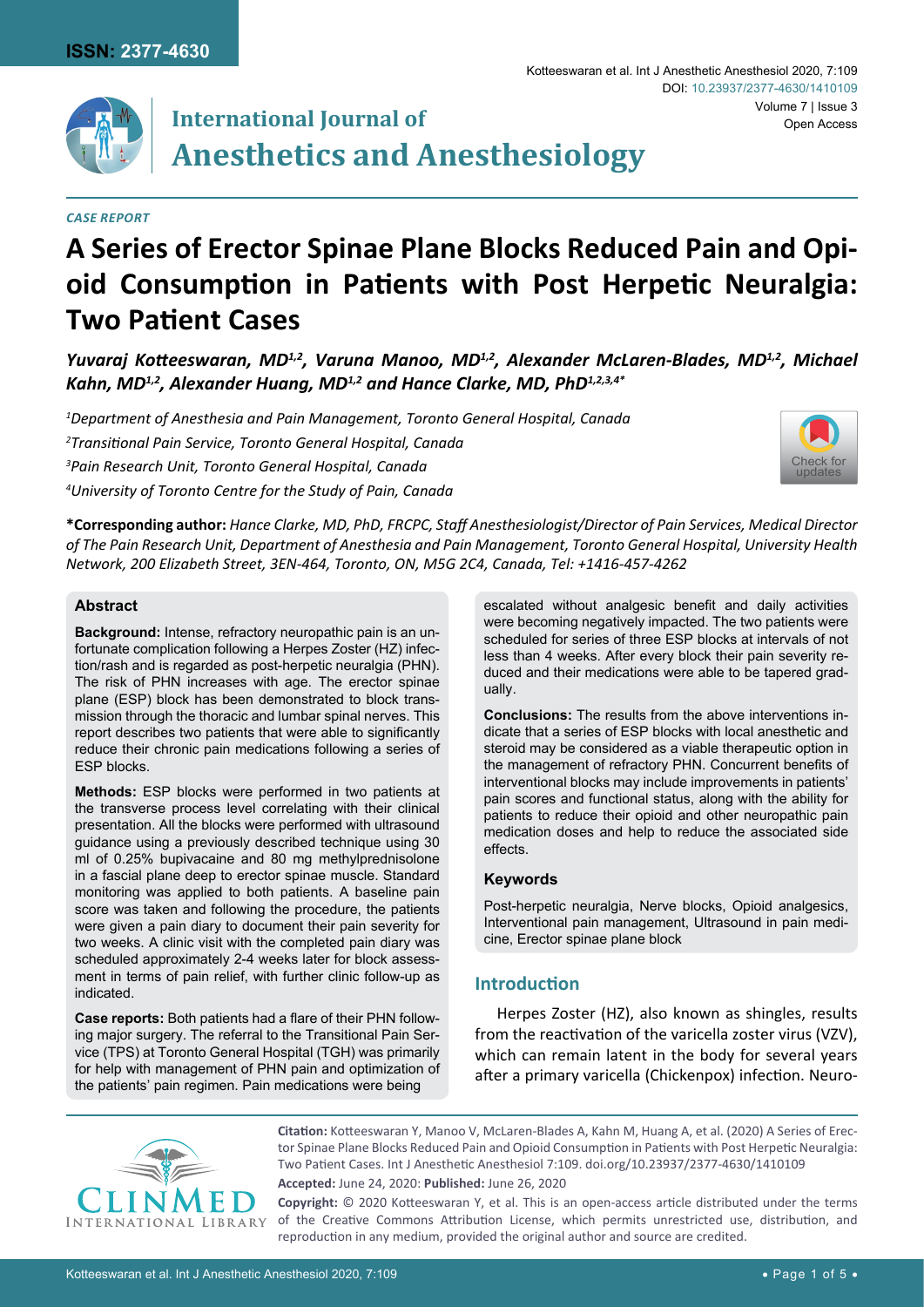pathic pain that persists for months to years after resolution of the HZ is regarded as Post-herpetic neuralgia (PNH), [\[1-](#page-3-0)[2\]](#page-3-1). Approximately 5%-20% of those with HZ go on to develop PHN, [\[1\]](#page-3-0).

The primary risk factor for the occurrence of HZ is age. Unfortunately, the incidence of HZ markedly increases after the age of 50 years correlating with an age-related decline in cell mediated immunity, [\[2\]](#page-3-1). The incidence of HZ, and PHN, has also been observed to be increasing. This is partly attributed to an expanding aging population and increasing rates of immunosuppression due to treatment and disease, [[3](#page-3-2)]. Approximately 20% of people aged 60-65 years and 30% of people aged 80 years and older, who have had acute HZ, subsequently develop PHN [[4\]](#page-4-1). Treating the geriatric population with neuropathic pain medication adds another layer of complexity as pharmacokinetics may be altered in this group.

The development of PHN has a detrimental effect on patients' quality of life [\[5\]](#page-4-2). Once PHN has been diagnosed, clinicians strive to balance analgesia vs. adverse drug effects. Some accepted treatment modalities for PHN include calcium channel α2-δ ligands (gabapentin, pregabalin), tricyclic antidepressants, topical lidocaine, topical capsaicin and opioids [[1](#page-3-0)]. Combination therapies with interventional procedures are also used. Beyond the increase in public health costs, patients suffering with PHN report poor sleep, reduced ability to work and an overall reduction in their quality of life [[6](#page-4-3)].

The erector spinae plane (ESP) block, first reported in 2016, has been demonstrated to block transmission through the thoracic and lumbar spinal nerves. Additionally, it may also block transmission through sympathetic nerve fibers. In theory therefore, the ESP block should provide pain relief for PHN. A paucity of literature exists describing the successful use of the ESP block in acute HZ [[7](#page-4-4)] and PHN [[8](#page-4-5)].

In this report, we describe two patients that presented with significant PHN. Following a series of ESP blocks with local anesthetic and steroid their pain improved and they were able to reduce their chronic pain medication.

## **Case Reports**

### **Case 1**

An 81-year-old woman with a history of post-herpetic neuralgia 5 years ago underwent a double coronary bypass graft and tricuspid valve repair surgery. She was 157 cm tall and weighed 70 kg. Preoperatively her functional status was limited and improved significantly following surgery. Following surgery, she unfortunately developed chronic post-sternotomy pain along with a recurrence of her post-herpetic neuralgia symptoms. She was escalated to Oxycodone 60 mg/day and Pregabalin 75 mg TID without much improvement in pain severity. She was referred to the TPS clinic for management of her PHN and optimization of her analgesic regimen. At presentation, her pain was moderate to severe (NRS 5-7/10) in intensity and described as a constant stabbing, burning and throbbing sensation in the posterior and anterior aspect of the right hemithorax in the distribution of T3-T6. Examination revealed significant allodynia and hyperalgesia along the T4 dermatome. After being reviewed in the TPS clinic, nabilone 0.5 mg BID and a neuropathic topical cream containing ketamine, gabapentin, amitriptyline, baclofen and diclofenac were added to her medication regimen. She showed mild response with no improvement in pain severity. The patient had the course of ESP blocks explained to her and was then scheduled for a series of injections. Informed consent was obtained prior to the performance of each ESP block. Written consent for the publication of these cases was obtained. All the blocks were performed in a designated block bay by the staff anesthesiologist (H.C & M.K) using the technique as described by Forero M, et al. [\[9\]](#page-4-0). With the patient seated, scout scan was done using a high frequency (L12 - 3 MHz) linear transducer (Philips CX50, Philips Ultrasound, Andover, MA USA). This was performed to mark the required thoracic spine level by counting spinous process from above. The skin was sterilized with a 2% chlorhexidine solution and the transducer was placed in a transverse orientation to identify the spinous process, articular process and transverse process. The tip of the desired transverse process was centered on the ultrasound screen, then the probe was orientated to the longitudinal axis and hypoechoic muscle layer of erector spinae muscle was identified overlying the tip of the targeted transverse processes. An 9 cm 22G block needle (Sonoplex STIM, PAJUNK, Germany) was inserted in-plane in a cephalad to caudal direction to place the needle tip between the fascial layer of erector spinae and the tip of the targeted transverse process. Correct tip position was confirmed by injection of 1 ml of injectate and visualization of hypoechoic fluid spread deep to the erector spinae muscle following which a total of 30 ml of 0.25% bupivacaine and 80 mg of methylprednisolone was injected. A right ESP block was performed at the T4 level with 30 ml of 0.25% Bupivacaine and 80 mg methylprednisolone. Thirty minutes later, the patient reported > 50% pain reduction 1-2/10 for two weeks followed by gradual increase to 5/10. Post-procedure she was given the pain diary to document her pain intensity twice daily. A clinic visit was scheduled approximately 2-4 weeks later in order to assess block efficacy. After 6 weeks, the ESP block was repeated at T4 with 30 ml of 0.25% bupivacaine and 80 mg methylprednisolone and she again experienced reduction in pain to 2/10 in intensity for greater than 2 weeks. She returned to the clinic for third ESP blocks after 4 weeks. After every block she showed progress and her medications were tapered gradually. Following her third block her analgesics had been reduced to Oxycodone 30 mg/week, Nabilone 0.25 mg BID, Amitriptyline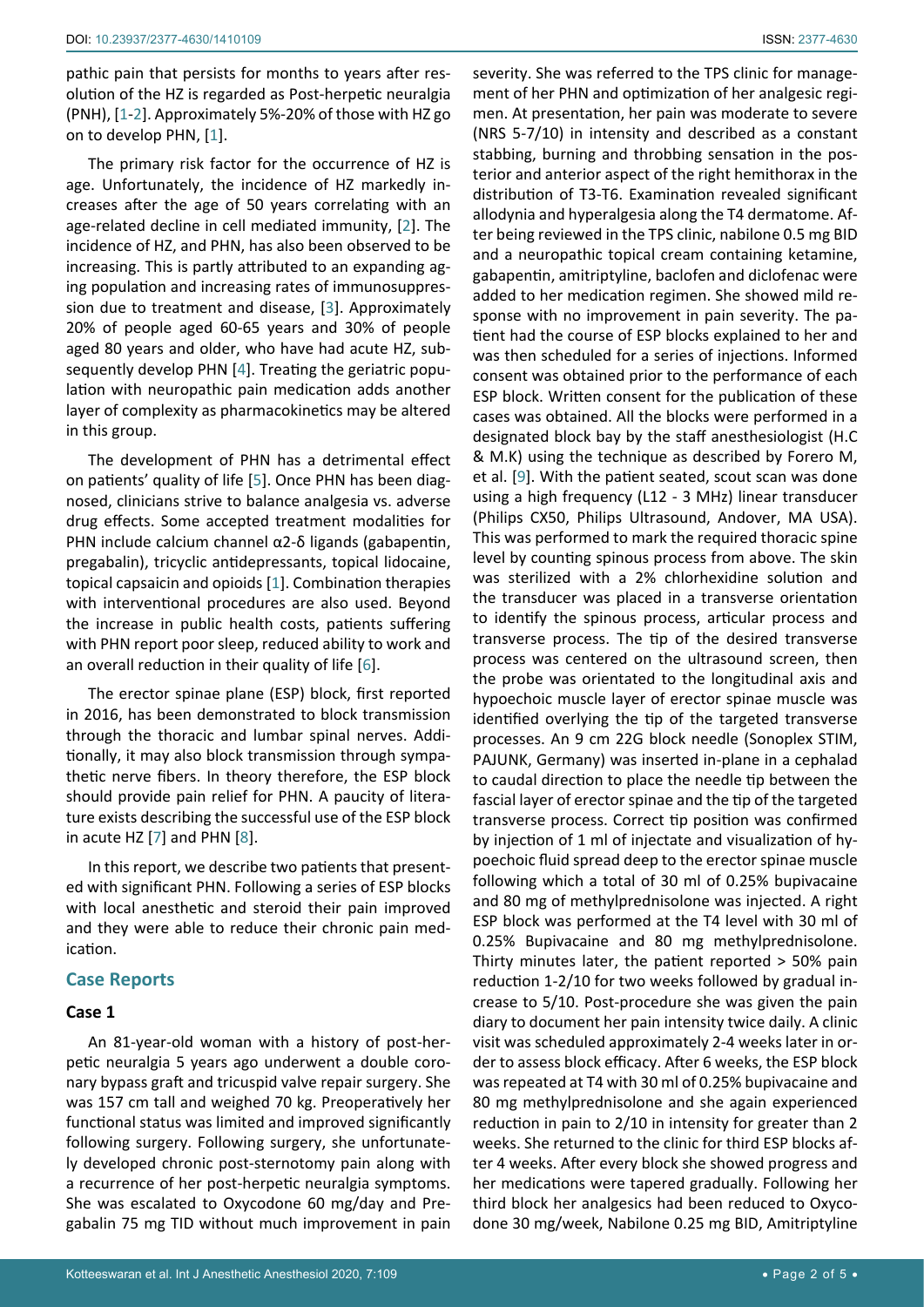20 mg QHS and her functional status was significantly improved. At her one-year follow-up visit after her last ESP block, her pain scores remained mild (NRS 2-3/10) and she was engaged with her daily activities.

# **Case 2**

A 53-year-old man was referred to the TPS clinic two years after a double lung transplant. A pruritic vesicular eruption on the left side of his chest led to a clinical diagnosis of herpes zoster during his postsurgical hospital course. His immunosuppression regimen may have contributed to the development of the HZ flare and the ultimate development of PHN. A referral to the TPS clinic was made to help manage his PHN. His pain intensity was severe (7-9/10) and he described his pain as an intermittent sharp and stabbing which radiated from the posterior and anterior aspects of his left hemithorax in the T7-T12 dermatomes. He had co-existent allodynia and hyperalgesia in the above dermatomal distributions. Upon presentation to the clinic, he was already on pregabalin (600 mg daily), Tylenol #3 (acetaminophen/codeine) TID, nabilone 1 mg BID, nortriptyline 10 mg QHS, and a neuropathic topical cream containing ketamine, gabapentin, amitriptyline, baclofen and diclofenac. Given the excessive dose of pregabalin, he experienced significant side effects from the pregabalin including peripheral edema. This gentleman also had the course of ESP blocks explained to him and was then scheduled for a series of injections. Informed consent was obtained prior to each procedure. He also signed the consent form for the publication of his case. Same technique described by Forero M, et al. [[9](#page-4-0)] were used all the times. An ESP block was performed at the level of T8 with 30 ml of 0.25% bupivacaine and 80 mg methylprednisolone. Thirty minutes later his pain decreased from NRS Score of 9/10 to 2-3/10. Pain diary was handed over to him to document his pain intensity twice daily. A clinic visit was scheduled approximately 2-4 weeks later in order to assess block efficacy. At clinic follow-up at 4 weeks later, he reported the pain of previous intensity (NRS 9/10). A second ESP block was performed at T8 with 30 ml of 0.25% Bupivacaine and 80 mg Methylprednisolone, following which he experienced 50% pain reduction for 3 weeks this time. At a third clinic visit 4 weeks after the second block the ESP block was repeated and provided long lasting analgesia of 3/10 in NRS pain intensity. After each block he showed improvement, his medications were gradually tapered. His pain medications were eventually reduced to pregabalin 75 mg BID, nabilone 0.5 mg BID, duloxetine 30 mg QHS and there was no longer the need to use opioid analgesics. He had excellent pain control with this regimen for 8 months, unfortunately he had to undergo a second double lung transplant at that time.

# **Discussion**

The pathogenesis of PHN is multifactorial. Damage to peripheral and central neurons is a consequence of the inflammatory response that occurs with zoster reactivation and migration along spinal nerves. As a result, nerve fibers (both peripheral and central) may develop lower action potential thresholds leading to spontaneous discharge and disproportionate responses to stimuli (Allodynia and Hyperalgesia).

Risk factors for developing PHN after latent herpes zoster infection include older age, female sex, presence of a prodrome, greater rash severity and greater acute pain severity [[10](#page-4-6)]. The following risk factors explain the fact that the first patient in our case report developed recurrence of PHN along with chronic post-surgical pain. In a cohort study by Forbes, et al. [[11\]](#page-4-7), he concluded PHN risk was increased for a number of patient characteristics and comorbidities, notably with age and among those with severe immunosuppression. The second patient described herein developed PNH after the initiation of immunosuppression therapy following his lung transplantation.

PHN management is tailored to the individual patient, but usually involves a multidisciplinary approach that includes optimizing oral analgesics, performing various interventional procedures and psychotherapy. Interventional procedures trialed to date include intercoastal blocks, [[12](#page-4-8)], paravertebral blocks, [[13\]](#page-4-9), epidural blocks, [\[14](#page-4-10)], and dorsal root ganglion destruction or ablation, [[15\]](#page-4-11). Recently, spinal cord stimulation and peripheral nerve stimulation has demonstrated promise [\[16](#page-4-12)]. Despite the lack of a high level of evidence most of these procedures are relatively invasive, costly to implement and technically complex.

ESP blocks under ultrasound guidance are procedures that involve depositing local anesthetics into a paraspinal tissue plane that is distant from the pleura and neuraxial structures. Its safety profile is excellent and local anesthetic spreads readily in the erector spinae plane. All patients will get IV access, baseline vital monitoring including ECG, heart rate, pulse oximetry continuously and non-invasive blood pressure were instituted every 5 minutes in all patients from the beginning of the procedure till block completion. In our setup, the volume of local anesthetics used is based upon the patient weight, maximum dose and toxicity profile of the local anesthetic used. Bupivacaine is generally used in our practice; we dilute the concentration according to required volume to be injected so that the total dose is less than 3 mg/kg. Our block room is equipped with necessary equipment and drugs including Intralipid 20% to manage the rare complications such as local anesthetic systemic toxicity. All the patients were monitored for complications for a total of 30 min before being sent to home. A volume of 20-30 mL in adults produces predictable and extensive cephalo-caudal spread and anesthesia of several dermatomes [[17](#page-4-13)]. A cadaveric study demonstrated that the injectate from ESP blocks involves both the ventral and dorsal ramus of correspond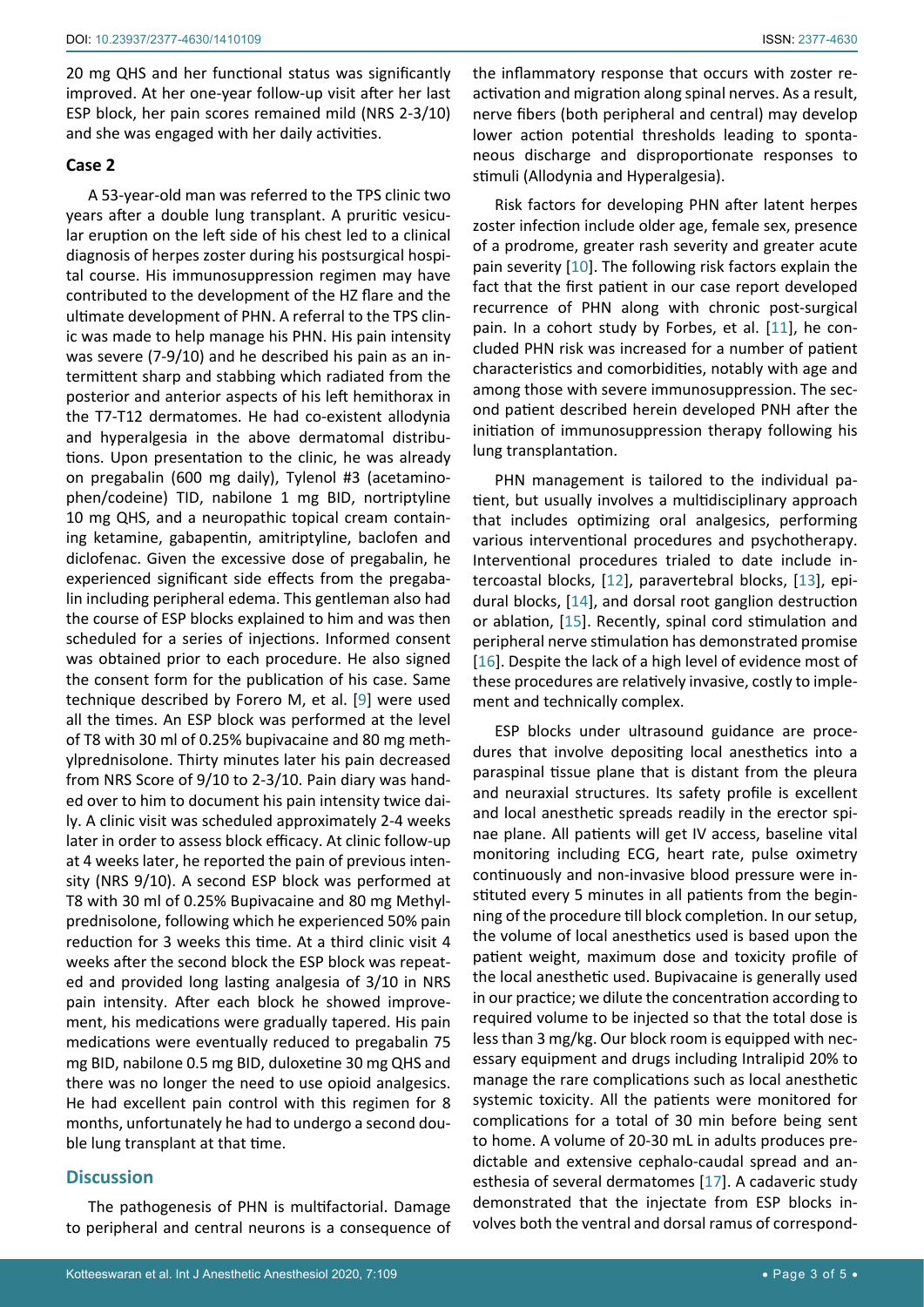ing spinal nerves, producing loss of sensation over the posterior as well as anterolateral thorax, [[18\]](#page-4-14).

The ESP Block has been successfully used as an effective therapeutic option to treat pain from acute HZ in the emergency department [\[7\]](#page-4-4). Beyond a reduction in acute pain, the hope was to prevent HZ from developing into PHN [\[19\]](#page-4-15). There are potentially three mechanisms involved in the pathophysiologal development of PHN. One possibility is that irritated nociceptors induce and maintain sensitization in the spinal dorsal column, [[20](#page-4-16)]. Second, pain could result from a massive degeneration of both myelinated and unmyelinated primary afferents, [[21](#page-4-17)]. Finally, loss of nociceptive primary afferents induces a synaptic reorganization in the dorsal horn, [[22\]](#page-4-18). One or multiple mechanisms can co-exist in a patient [\[20-](#page-4-16)[23](#page-4-19)]. In the current report, we elected to perform series of three ESP blocks for a prolonged prevention of peripheral and central sensitization. It is possible that pain free period interrupted the established reverberatory neural circuit between the nociceptors, the central nervous system and the motor unit resulting in pain alleviation [[24\]](#page-4-20). This resulted in attenuation of increased sensitivity to painful stimuli and subsequent central sensitization (Allodynia and Hyperalgesia).

The interventional practice outlined herein with local anesthetic and steroids was able to achieve good efficacy and reasonable long-term effects. Neuraxial steroids are widely used in chronic pain management for its' anti-inflammatory properties. There is the longheld theory that steroids cause suppression of firing from activated and inflamed nerves, and modulation of the afferent pathway. However injecting steroids has its own side effects, [[25\]](#page-4-21). According to the Spine Intervention Society (SIS) recommendations, steroids injection should be repeated with minimum interval of 3 weeks to alleviate the risks of osteoporosis, HPA axis dysregulation and glycemic control issues [[26\]](#page-4-22). Both patient treatment courses adhered to these guidelines.

The insertion of indwelling catheters has been suggested as a modality to prolong ESP block effects, however this is not possible or practical in ambulatory chronic pain setting. Even though similar analgesic effect can be achieved from epidural or paravertebral blocks, the ESP blocks offers the advantage of being a simple technique, very easily performed, with a predictable and extensive spread of local anesthetics to include multiple dermatomes. The erector spinae muscle is a paraspinal muscle that extends along the entire thoracic vertebral column on either side of the spine. The erector spinae muscle along its entire length is enclosed in a thoracolumbar fascia which acts as a conduit for spread of local anesthetics along the multiple thoracic dermatomal levels [\[27](#page-4-23)]. While conducting the ESP blocks, there is a clear end point of the transverse process for needle insertion, so the risk of dural puncture or pneumothorax is much lower than an epidural or paravertebral procedure.

# **Conclusion**

The results observed with the two patients presented indicate that a series of ESP blocks with local anesthetic and steroid may be a valuable therapeutic option in the management of PHN. Concurrent benefits of interventional blocks may include improvements in patients' pain scores and functional status, along with the ability for patients to reduce their pain medication doses and reduce side effects. This highlights the potential for erector spinae plane blocks as a therapeutic modality in the armamentarium for the management of PHN. The clinical utility of the ESP block for patients suffering with PNH needs to be further investigated in future studies.

### **Acknowledgements**

None.

## **Approval from Authors**

All authors have read and approved the paper.

# **Declarations of Interest**

None.

### **Conflict of Interest**

Authors declare no conflicts of interest.

# **Informed Consent**

Written informed consent has been obtained from both participants included in this case series.

### **Ethical Approval**

Institutional research ethics board approval is not required for case reports and thus was not obtained.

# **Authors Contribution**

Yuvaraj Kotteeswaran helped to acquisition of data, review the literature and write the manuscript.

Varuna Manoo helped to write the manuscript.

Alexander McLaren-Blades helped to review the literature and write the manuscript.

Michael Kahn helped to write the manuscript.

Alexander Huang helped to write the manuscript.

Hance Clarke helped to design the case report, review the literature and write the manuscript.

#### **References**

- <span id="page-3-0"></span>1. [Mallick-Searle T, Snodgrass B, Brant J \(2016\) Postherpetic](https://pubmed.ncbi.nlm.nih.gov/27703368/)  [neuralgia: Epidemiology, pathophysiology, and pain man](https://pubmed.ncbi.nlm.nih.gov/27703368/)[agement pharmacology. J Multidiscip Healthc 9: 447-454.](https://pubmed.ncbi.nlm.nih.gov/27703368/)
- <span id="page-3-1"></span>2. [Kawai K, Gebremeskel BG, Acosta CJ \(2014\) Systematic](https://pubmed.ncbi.nlm.nih.gov/24916088/)  [review of incidence and complications of herpes zoster: To](https://pubmed.ncbi.nlm.nih.gov/24916088/)[wards a global perspective. BMJ Open 10: e004833.](https://pubmed.ncbi.nlm.nih.gov/24916088/)
- <span id="page-3-2"></span>3. [Marra F, Chong M, Najafzadeh M \(2016\) Increasing inci](https://pubmed.ncbi.nlm.nih.gov/27765026/)[dence associated with herpes zoster infection in British Co](https://pubmed.ncbi.nlm.nih.gov/27765026/)[lumbia, Canada. BMC Infect Dis 16: 589.](https://pubmed.ncbi.nlm.nih.gov/27765026/)